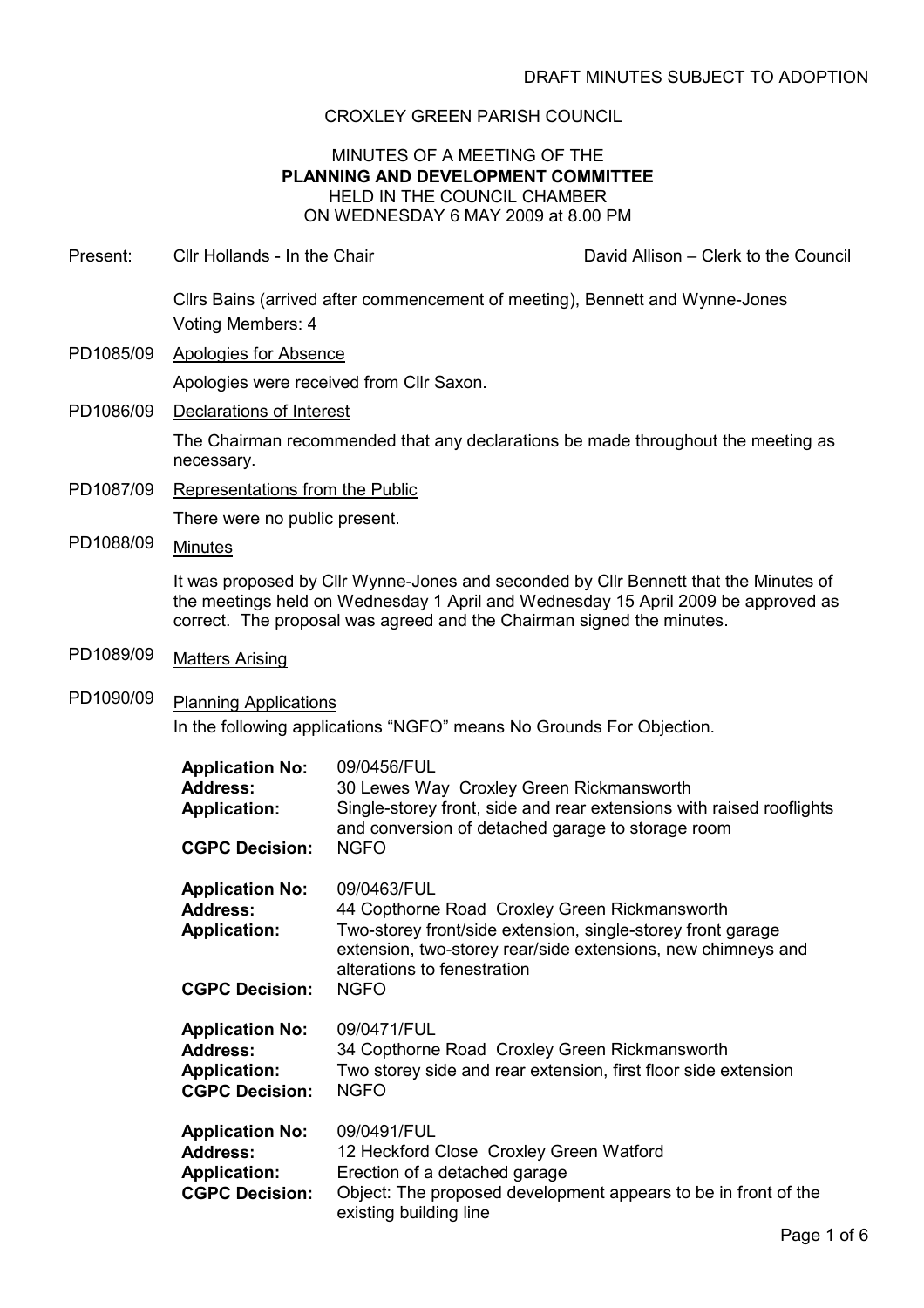| <b>Application No:</b> | 09/0535/FUL                                                                                                                  |
|------------------------|------------------------------------------------------------------------------------------------------------------------------|
| <b>Address:</b>        | 74 Baldwins Lane Croxley Green Rickmansworth                                                                                 |
| <b>Application:</b>    | Two-storey side extension, single-storey rear extension, with<br>rooflights and loft conversion with two rear dormer windows |
| <b>CGPC Decision:</b>  | Object: The proposed development appears to exceed the<br>prescribed development guidelines                                  |
| <b>Application No:</b> | 09/0544/FUL                                                                                                                  |
| <b>Address:</b>        | 80 Kenilworth Drive Croxley Green Rickmansworth                                                                              |
| <b>Application:</b>    | Conversion of garage into habitable room and new pitched roof with<br>rooflights to existing single-storey rear extension    |
| <b>CGPC Decision:</b>  | <b>NGFO</b>                                                                                                                  |
| <b>Application No:</b> | 09/0559/FUL                                                                                                                  |
| Address:               | 112 Frankland Road Croxley Green Rickmansworth                                                                               |
| <b>Application:</b>    | Single storey rear extension with rooflight and alterations to<br>fenestration                                               |
| <b>CGPC Decision:</b>  | <b>NGFO</b>                                                                                                                  |
|                        |                                                                                                                              |

### Certificate of Lawfulness – for Members information only

The Clerk advised Members that the following application was on the emailed weekly list from Three Rivers District Council but had not been emailed individually and had not appeared on the consultee list of application. The Clerk added that for completeness of our database it has been included in the meeting.

| <b>Application No:</b> | 09/0406/CLPD                                                                                                                             |
|------------------------|------------------------------------------------------------------------------------------------------------------------------------------|
| <b>Address:</b>        | 107 Baldwins Lane Croxley Green Rickmansworth                                                                                            |
| <b>Application:</b>    | Certificate of Lawfulness Proposed Development: Single storey rear<br>extension with rooflights and alterations to existing fenestration |
| <b>CGPC Decision:</b>  | <b>Noted</b>                                                                                                                             |

# PD1091/09 Recent Decisions by Three Rivers District Council

# APPROVED

| <b>Reference No:</b>  | 09/0225/FUL                                                                                                                                                |
|-----------------------|------------------------------------------------------------------------------------------------------------------------------------------------------------|
| <b>Address:</b>       | 18 Hazelwood Road Croxley Green Rickmansworth                                                                                                              |
| <b>Application:</b>   | Two storey front/ side extension and single storey rear extension<br>with rooflights                                                                       |
| <b>TRDC Decision:</b> | Approved                                                                                                                                                   |
| <b>CGPC Decision:</b> | <b>NGFO</b>                                                                                                                                                |
| <b>Reference No:</b>  | 09/0239/CLPD                                                                                                                                               |
| <b>Address:</b>       | 40 Sherborne Way Croxley Green Rickmansworth                                                                                                               |
| <b>Application:</b>   | Certificate of Lawfulness Proposed Development: Loft conversion<br>with hip to gable roof alterations, rear dormer window and front and<br>rear rooflights |
| <b>TRDC Decision:</b> | Approved                                                                                                                                                   |
| <b>CGPC Decision:</b> | <b>Noted</b>                                                                                                                                               |
| <b>Reference No:</b>  | 09/0245/FUL                                                                                                                                                |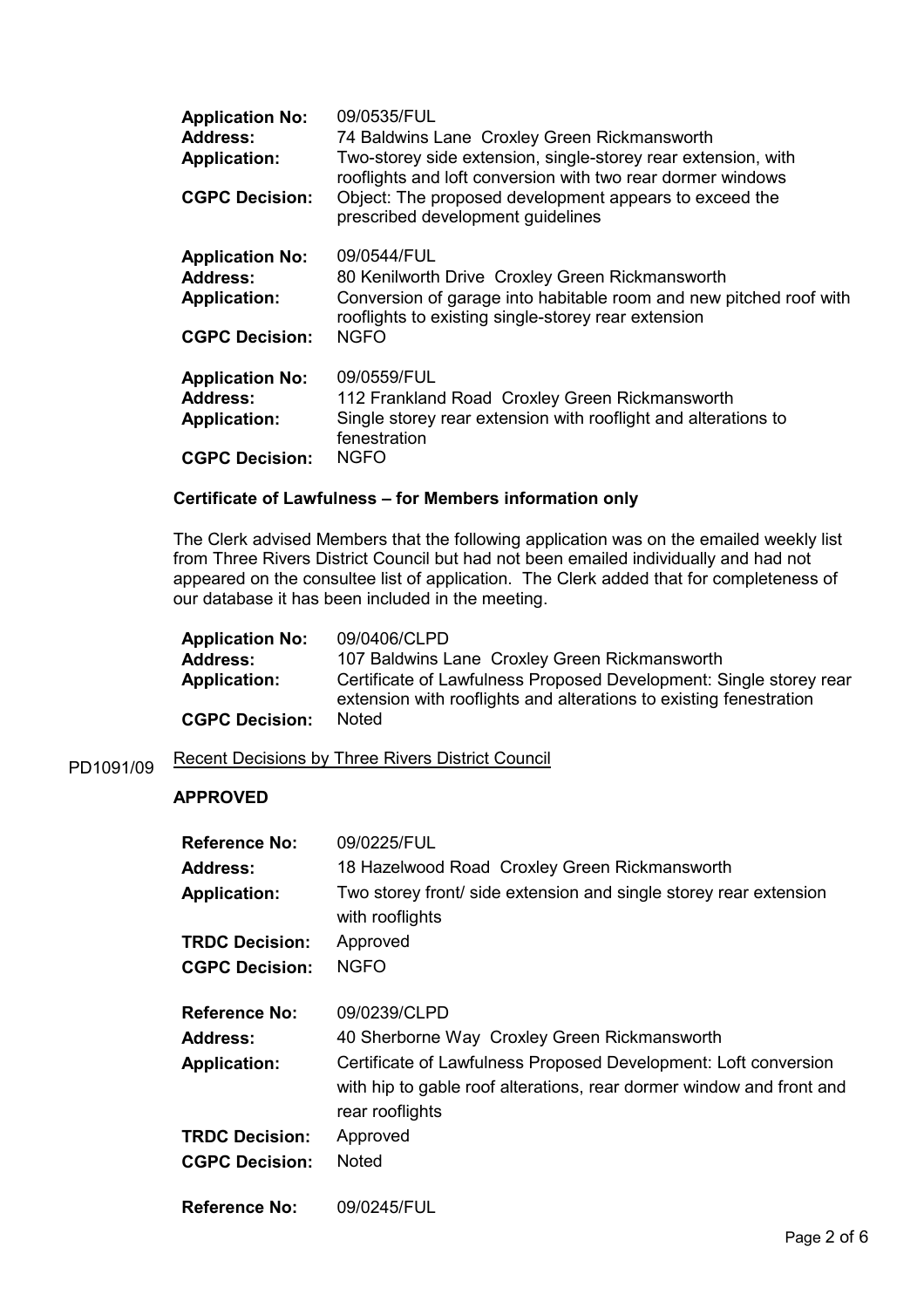| <b>Address:</b><br><b>Application:</b><br><b>TRDC Decision:</b><br><b>CGPC Decision:</b>                         | Chartwell Dental Clinic 194 Watford Road Croxley Green<br>First floor rear extension over existing balcony with rooflights<br>Approved<br><b>NGFO</b>                                                                                                                                                                                                                                                                                                             |
|------------------------------------------------------------------------------------------------------------------|-------------------------------------------------------------------------------------------------------------------------------------------------------------------------------------------------------------------------------------------------------------------------------------------------------------------------------------------------------------------------------------------------------------------------------------------------------------------|
| <b>Reference No:</b><br><b>Address:</b><br><b>Application:</b><br><b>TRDC Decision:</b><br><b>CGPC Decision:</b> | 09/0282/FUL<br>6 Evans Close Croxley Green Rickmansworth<br>Erection of single storey side/rear extension with rooflights and<br>alterations to fenestration<br>Approved<br><b>NGFO</b>                                                                                                                                                                                                                                                                           |
| <b>Reference No:</b><br><b>Address:</b><br><b>Application:</b><br><b>TRDC Decision:</b><br><b>CGPC Decision:</b> | 09/0286/FUL<br>142 Links Way Croxley Green Rickmansworth<br>Single storey rear extension<br>Approved<br><b>NGFO</b>                                                                                                                                                                                                                                                                                                                                               |
| <b>Reference No:</b><br><b>Address:</b><br><b>Application:</b><br><b>TRDC Decision:</b><br><b>CGPC Decision:</b> | 09/0314/FUL<br>39 Watford Road Croxley Green Rickmansworth<br>Single storey rear extension with rooflight<br>Approved<br><b>NGFO</b>                                                                                                                                                                                                                                                                                                                              |
| <b>REFUSED</b>                                                                                                   |                                                                                                                                                                                                                                                                                                                                                                                                                                                                   |
| <b>Reference No:</b><br><b>Address:</b><br><b>Application:</b>                                                   | 09/0219/FUL<br>99 Durrants Drive Croxley Green Rickmansworth<br>Demolition of existing outbuildings; erection of new single storey<br>front extension with porch and rooflight; erection of replacement<br>outbuilding (integral with extension)<br>Refused:                                                                                                                                                                                                      |
| <b>TRDC Decision:</b>                                                                                            | The proposed development by reason of its siting, width, depth,<br>height and bulk, would be an excessively prominent and<br>incongruous development in relation to the adjacent property<br>number 97 Durrants Drive and to the general street scene, to the<br>detriment of the visual and residential amenities of the neighbour<br>and locality as a whole. This would be contrary to Policy GEN3 and<br>Appendix 2 of the Three Rivers Local Plan 1996-2011. |
| <b>CGPC Decision:</b>                                                                                            | Object: the front extension would by reason of its front projection be<br>a prominent and incongruous form of development detracting from<br>the character and appearance of the street scene.                                                                                                                                                                                                                                                                    |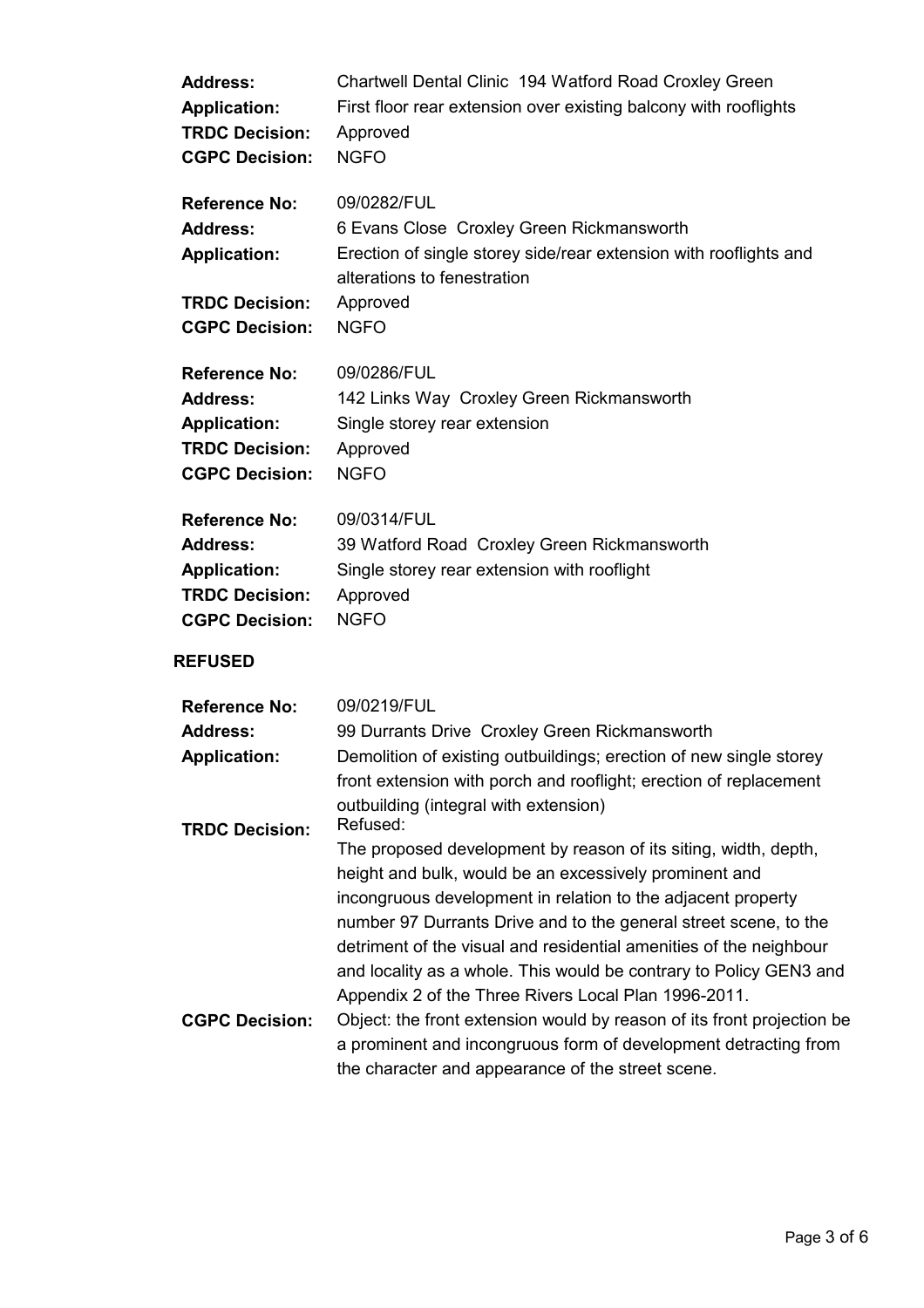# PD1092/09 Appeals Against Planning Decisions

| APPLICATION NO.<br><b>LOCATION</b>                                                             | 08/2239/FUL<br>189-191 Watford Road Croxley Green Rickmansworth                                                                                                                                                                                                                                                                                         |
|------------------------------------------------------------------------------------------------|---------------------------------------------------------------------------------------------------------------------------------------------------------------------------------------------------------------------------------------------------------------------------------------------------------------------------------------------------------|
| <b>PROPOSAL</b>                                                                                | <b>Hertfordshire</b><br>Demolition of existing car showroom and workshop and<br>redevelopment of site to create new convenience retail store,<br>seven flats (including three affordable units) in two blocks<br>and retail office space with associated car parking and                                                                                |
| DOE APPEAL REF.<br><b>APPELLANT'S NAME</b><br><b>APPEAL START DATE</b><br><b>TRDC DECISION</b> | access<br>APP/P1940/A/09/2102039/NWF<br><b>Tesco Stores Limited</b><br>15 April 2009<br>Refused:                                                                                                                                                                                                                                                        |
|                                                                                                | The proposal would represent an overdevelopment of the<br>site reflected in the scale and bulk of the buildings proposed,<br>the inadequate amenity for the new flats and the<br>unsatisfactory parking arrangements to serve the<br>development. This fails to comply with Policy GEN3 and<br>Appendices 2 and 3 of the Three Rivers Local Plan 1996 - |
| <b>CGPC DECISION</b>                                                                           | 2011.<br>Object as before on the grounds that:<br>1. It appears that no meaningful detailed Transport Impact<br>Assessment has been undertaken;                                                                                                                                                                                                         |
|                                                                                                | 2. The applicant appears not to have established that there<br>is a need for the development;                                                                                                                                                                                                                                                           |
|                                                                                                | 3. The proposal will have significant adverse impact on other<br>local shops and lead to duplication of services;                                                                                                                                                                                                                                       |
|                                                                                                | 4. The proposal is not located within an existing shopping<br>area;                                                                                                                                                                                                                                                                                     |
|                                                                                                | 5. The proposal will have a significant impact on local traffic<br>movement, contrary to Policy T.7 in the TRDC Local Plan;                                                                                                                                                                                                                             |
|                                                                                                | 6. The proposal is very close to local roads used to gain<br>access to Malvern Way School and increased traffic movement is beli                                                                                                                                                                                                                        |
|                                                                                                | will endanger the children going to and from the school;<br>7. There are serious concerns concerning the safety of                                                                                                                                                                                                                                      |
|                                                                                                | pedestrians that would be using the zebra crossing across<br>Watford Road adjacent to the development site given                                                                                                                                                                                                                                        |
|                                                                                                | increased traffic volumes;<br>8. Concern is expressed regarding the access and egress to<br>the site causing potential traffic management problems;                                                                                                                                                                                                     |
|                                                                                                | 9. Concern is also expressed concerning potential ground<br>stability problems with the railway embankment given the<br>proximity of the development to the railway track;                                                                                                                                                                              |
|                                                                                                | 10. The retail development is outside an existing retail area<br>and therefore contrary to Policy S.6 of the TRDC Plan 1996-<br>2011.                                                                                                                                                                                                                   |
|                                                                                                | The proposed retail development, by reason of its location<br>outside of town centres and local shopping parades, would<br>have an unacceptable impact on existing convenience stores<br>in the Croxley Green area. In addition, in light of the Three<br>Rivers Retail Capacity Study 2006 it has not been able to                                     |
|                                                                                                | demonstrate that there is a need for the proposed                                                                                                                                                                                                                                                                                                       |

development in this location, contrary to Policy S6 of the

Three Rivers Local Plan.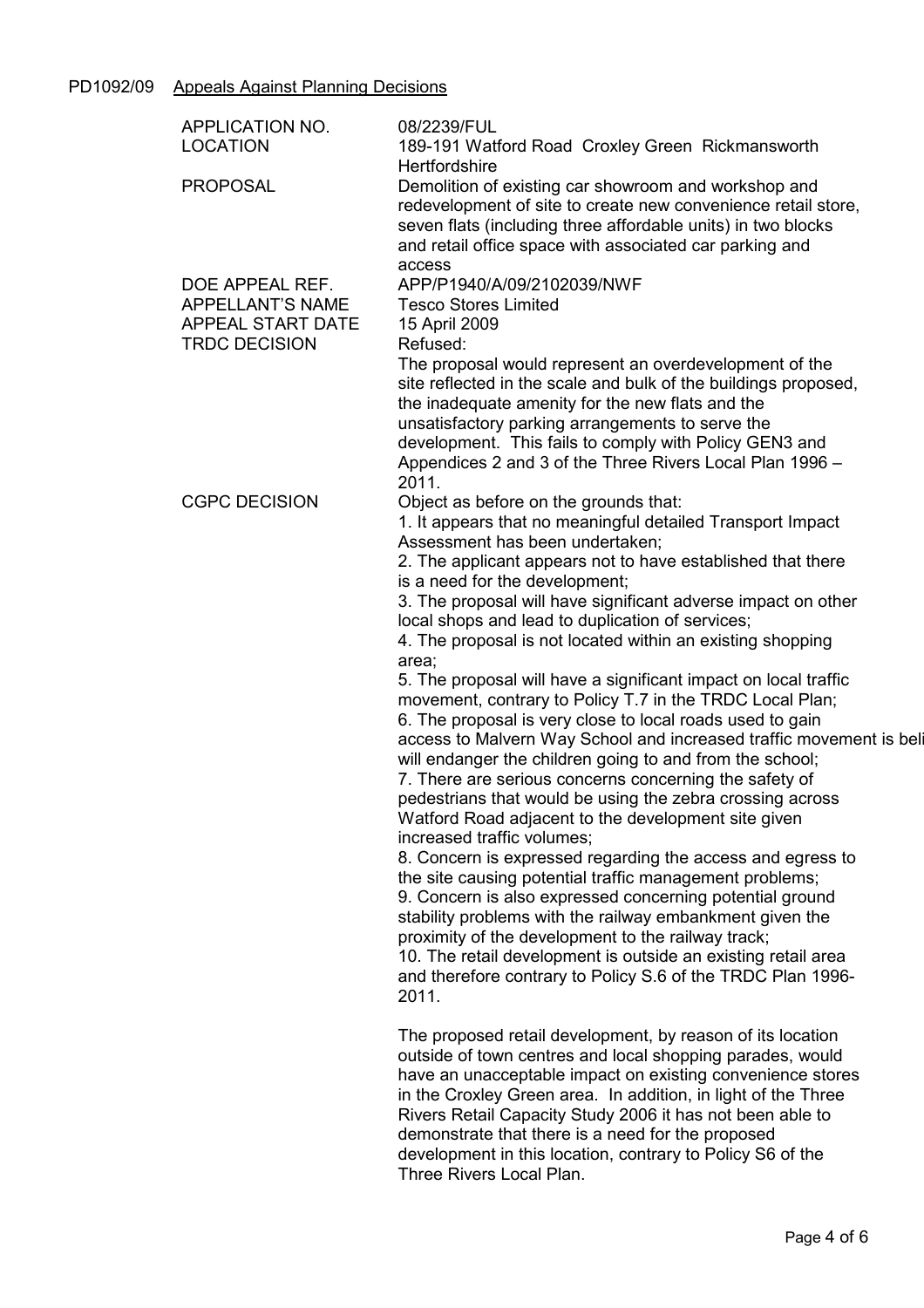|                                                                                                | Also, the Parish Council concurs with Hazel Blears'<br>announcement of 10 July 2008 regarding the new proposals<br>to strengthen Planning Policy Statement 6: Planning for<br>Town Centres to give Councils more scope to refuse out of<br>town development proposals that threaten the survival of<br>high streets and small shops, resulting in 'Clone Towns'.                                                                                                                                                                                                                                                                                                                                                        |
|------------------------------------------------------------------------------------------------|-------------------------------------------------------------------------------------------------------------------------------------------------------------------------------------------------------------------------------------------------------------------------------------------------------------------------------------------------------------------------------------------------------------------------------------------------------------------------------------------------------------------------------------------------------------------------------------------------------------------------------------------------------------------------------------------------------------------------|
|                                                                                                | It is recommended that the application be referred to the<br>Development Control Committee.                                                                                                                                                                                                                                                                                                                                                                                                                                                                                                                                                                                                                             |
| APPLICATION NO.<br><b>LOCATION</b><br><b>PROPOSAL</b>                                          | 09/0193/FUL<br>Applegarth Parrotts Close Croxley Green Rickmansworth<br>Demolition of existing dwelling and garage and erection of<br>hree detached two storey dwellings and three detached<br>garages with associated parking, landscaping and amenity<br>provision                                                                                                                                                                                                                                                                                                                                                                                                                                                    |
| DOE APPEAL REF.<br><b>APPELLANT'S NAME</b><br><b>APPEAL START DATE</b><br><b>TRDC DECISION</b> | APP/P1940/A/09/2101765<br><b>Kebbell Country Homes</b><br>17 <sup>th</sup> April 2009<br>Refused:                                                                                                                                                                                                                                                                                                                                                                                                                                                                                                                                                                                                                       |
|                                                                                                | The proposed development fails to comply with saved<br>Policies C1, GEN3 and H14 of the Three Rivers Local Plan<br>1996 - 2011 which seek to protect the character and<br>residential amenity of existing areas of housing with long or<br>extensive gardens from "backland" or infill development<br>which the Council consider to be inappropriate. The<br>proposal would result in over development of the site which<br>would result in a layout unable to maintain the particular<br>character of the area in terms of the plot size, height and<br>siting which fails to preserve or enhance the character and<br>appearance of the Conservation Area and would have a<br>detrimental impact on the street scene. |
| <b>CGPC DECISION</b>                                                                           | <b>NGFO</b>                                                                                                                                                                                                                                                                                                                                                                                                                                                                                                                                                                                                                                                                                                             |
| APPLICATION NO.<br><b>LOCATION</b><br><b>PROPOSAL</b>                                          | 09/0194/CAC<br>Applegarth Parrotts Close Croxley Green Rickmansworth<br>Conservation Area Consent: Demolition of existing dwelling<br>and garage                                                                                                                                                                                                                                                                                                                                                                                                                                                                                                                                                                        |
| DOE APPEAL REF.<br><b>APPELLANT'S NAME</b><br>APPEAL START DATE<br><b>TRDC DECISION</b>        | APP/P1940/E/09/2101767<br><b>Kebbell Country Homes</b><br>17 <sup>th</sup> April 2009<br>Refused:<br>In the absence of an acceptable redevelopment scheme for                                                                                                                                                                                                                                                                                                                                                                                                                                                                                                                                                           |
|                                                                                                | the site the demolition of the existing building would lead to<br>a vacant site with no permitted use or buildings, which would<br>be detrimental to the character and appearance of the<br>Conservation Area. The proposal would therefore be<br>contrary to Policy C6 of the Three Rivers Local Plan 1996-<br>2011.                                                                                                                                                                                                                                                                                                                                                                                                   |
| <b>CGPC DECISION</b>                                                                           | NGFO subject to planning permission being granted                                                                                                                                                                                                                                                                                                                                                                                                                                                                                                                                                                                                                                                                       |